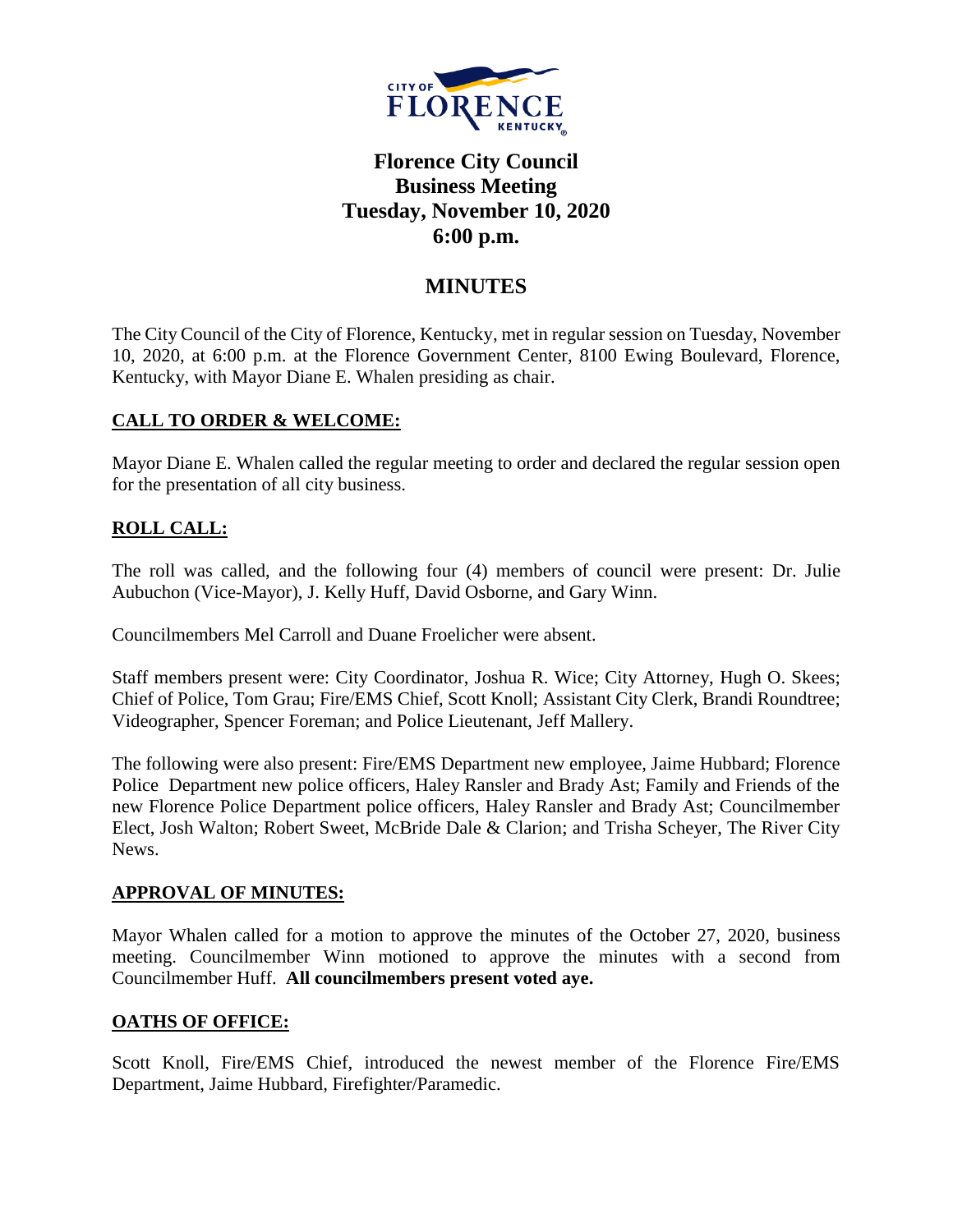Jaime comes to us from the Independence Fire Protection District where he has been a full-time Firefighter/Paramedic for several years. Jaime has also worked for Georgetown EMS and Crescent Springs Fire Department. He resides in Florence and is excited to take the next step in his fire/EMS career.

Mayor Whalen administered the oath of office and welcomed Jaime to the City of Florence Fire/EMS Department.

Tom Grau, Chief of Police, introduced Brady Ast and Haley Ransler, as the newest members of the Florence Police Department.

Haley is 27 years old and currently resides in Cincinnati, Ohio. She is a 2011 graduate of Anderson High School and went on take classes at Northern Kentucky University where she graduated with a Bachelor of Science degree in sociology. Prior to her hire, Haley was working at the Pelican's Reef and the Tin Roof.

Brady is 24 years old and currently resides in Union, Kentucky. He is a 2015 graduate of Ryle High School. Brady went on to attend Asbury University for a couple of years on a baseball scholarship. He then transferred to Northern Kentucky University where he is currently working to complete his bachelor's degree. Prior to his hire, Brady was working at Sam's Club in Florence.

Chief Grau is excited to be adding Haley and Brady to the department, and they will be leaving for the academy on December 13, 2020.

Mayor Whalen administered the oath of office and welcomed Haley and Brady to the City of Florence Police Department. Mayor Whalen appreciated the patience of Haley and Brady during the hiring process due to delays encountered as a result of COVID-19.

## **SECOND READING OF ORDINANCE O-14-20:**

Mayor Whalen read Ordinance O-14-20. An ordinance adopting and approving a zoning map amendment from Commercial Two/Planned Development/Houston-Donaldson Study Corridor Overlay (C-2/PD/HDO) to Urban Residential Two/Planned Development/Houston-Donaldson Study Corridor Overlay (UR-2/PD/HDO) for a 20.484 acre site located on the northwest corner of the Houston Road/Turfway Access/Charles R. Callen Drive intersection, and north of the property at 4885 Houston Road, Florence, Kentucky, to allow a multi-family residential development. (Arlington Properties, LLC)

The effect of this Ordinance is to allow a Zoning Map Amendment from Commercial Two/Planned Development/Houston-Donaldson Study Corridor Overlay (C-2/PD/HDO) To Urban Residential Two/Planned Development/Houston-Donaldson Study Corridor Overlay (UR-2/PD/HDO), to allow a multi-family residential development.

The full text of Ordinance O-14-20, including its Exhibits, is available for examination in the office of the City Clerk of the City of Florence, Kentucky, in the Florence Government Center, 8100 Ewing Boulevard, Florence, Kentucky, during regular office hours.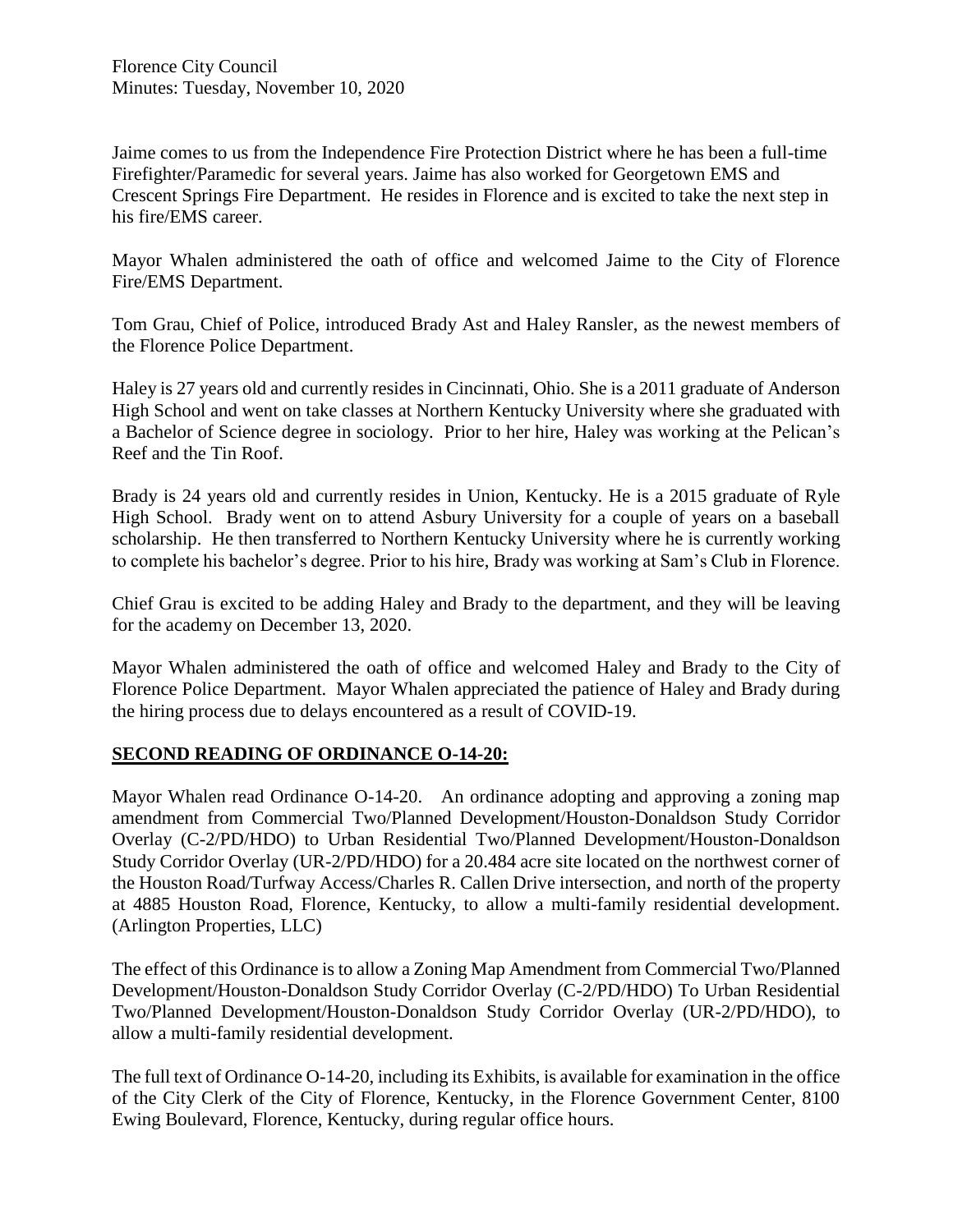Florence City Council Minutes: Tuesday, November 10, 2020

Mayor Whalen called for a motion to approve the second reading of Ordinance O-14-20. Councilmember Huff motioned to approve, with a second from Councilmember Osborne. **All councilmembers present voted aye.** 

#### **DISCUSSION AND POSSIBLE ACTION ORDINANCE O-15-20:**

Mayor Whalen called upon City Coordinator, Josh Wice, with regard to a proposed zoning map amendment and possible first reading of Ordinance O-15-20.

Mr. Wice referenced the Boone County Planning Commission Resolution and the Florence Planning and Zoning Committee Report provided in council packets. Mr. Wice advised the Florence Planning and Zoning Committee met and are recommending approval based upon the Boone County Planning Commission recommendations. The zoning map amendment expansion is for the parking lot at Kerry Toyota and possible improvement of the flow of traffic in their lot. The expansion requires a zone change and an annexation into the city.

Mr. Wice advised first reading of the annexation occurred previously, and should city council approve the zoning map amendment and first reading of Ordinance O-15-20, second reading of both ordinances for the annexation and the zone map amendment would occur at the next business meeting. As part of the project, Kerry Toyota will install a landscape buffer on the south side of the property. Additionally, the project also has a detaining storm warm water runoff in a new retention center. This will be a nice enhancement for the neighboring properties with the landscaping and storm water detention.

Councilmember Winn stated Duke Energy has an easement for that area. Duke Energy has worked with the residents to lower the lights and create a buffer.

Councilmember Aubuchon inquired as to the location of the curb cut. Mr. Wice stated there are two curb cuts and both are staying.

Robert Sweet presented on behalf of McBride Dale & Clarion, 5721 Dragon Way, Suite 300, Cincinnati, Ohio 45227. Mr. Sweet stated the project is the result of a 100 foot and a 25 foot buffer. Duke Energy will be placing a 125 foot easement on the southern side of the property. Mr. Sweet advised Kerry Toyota is proposing an expansion lot. Originally the project had 249 parking spaces, buffer, and a detention area. Mr. Sweet stated following the public hearing and considering the neighbor's comments, where Duke would be placing the poles, the parking spaces were reduced to 205 spaces. He advised there is a system of detention basin on the east side of the property that would flow to Hopeful Church and two on the western side of the property which would filter into the existing detention area.

With regard to Councilmember Aubuchon's inquiry, Mr. Sweet explained the existing driveway will be removed. Previously there was an old house located on the property and the house has been demolished. The curb cut for Kerry Toyota now will be used to place vehicles in that area. Mr. Sweet stated they do agree with the six conditions as provided by the Boone County Planning Commission.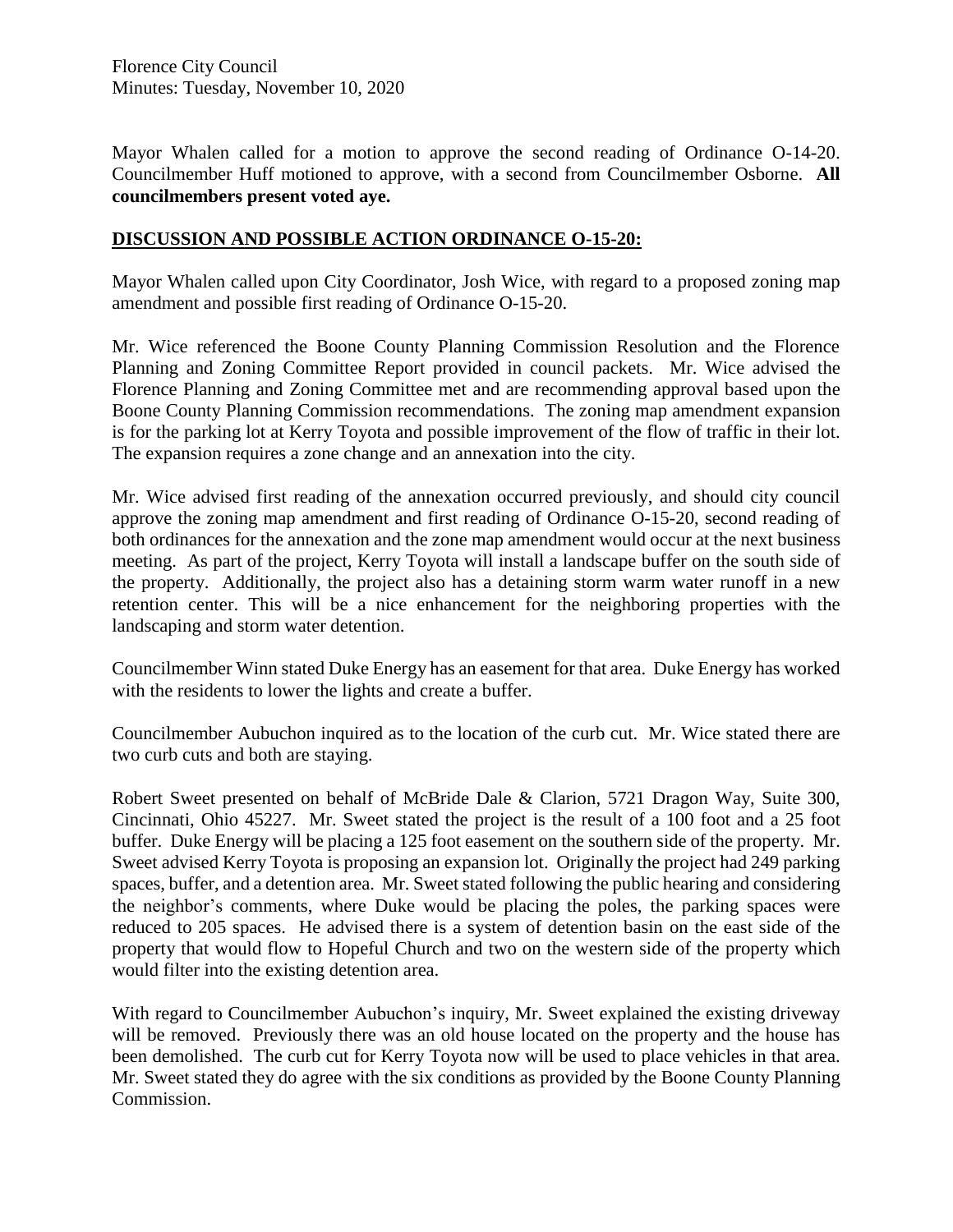Florence City Council Minutes: Tuesday, November 10, 2020

Mayor Whalen called for a motion to place Ordinance O-15-20 on the agenda for first reading. Councilmember Aubuchon motioned to place Ordinance O-15-20 on the agenda for first reading, with a second from Councilmember Osborne. **All councilmembers present voted aye.** 

Mayor Whalen read Ordinance O-15-20. An ordinance adopting and approving a zoning map amendment from Suburban Residential One (SR-1) to Commercial Services (C-3) for a 2.735 acre site located on the west side of Hopeful Church Road and approximately 30 feet north of the Hopeful Church Road/Chancellor Court intersection (6136 Hopeful Church Road), Boone County, Kentucky (annexation into the City of Florence pending), to allow an expansion of an existing automobile dealership. (Kerry Toyota)

The effect of this Ordinance is to allow a Zoning Map Amendment from Suburban Residential One (SR-1) to Commercial Services (C-3), to allow an expansion of an existing automobile dealership.

The full text of Ordinance O-15-20, including its Exhibits, is available for examination in the office of the City Clerk of the City of Florence, Kentucky, in the Florence Government Center, 8100 Ewing Boulevard, Florence, Kentucky, during regular office hours.

Mayor Whalen called for a motion to approve the first reading of Ordinance O-15-20. Councilmember Osborne motioned to approve, with a second from Councilmember Winn. **All councilmembers present voted aye.** 

## **DISCUSSION AND POSSIBLE ACTION RESOLUTION R-4-20:**

Mayor Whalen called upon City Coordinator, Josh Wice, to present for consideration Resolution R-4-20, an Agreement between the Commonwealth of Kentucky Transportation Cabinet and the City of Florence for signal improvements along or near US Highway 42, Mall Road, and Ewing Boulevard.

Mr. Wice stated the City of Florence and Boone County Fiscal Court partnered together on a grant through OKI for signal upgrades. Overall received 3.7 million dollars for the project. As part of the grant, Phase 1 is the design and we are receiving \$278,415.00 through the OKI grant from the Kentucky Transportation Cabinet. With the 20% match, the split is \$55,683.00. To proceed with the agreement, Kentucky Transportation Cabinet requires a Resolution approved by City Council. Initially, the project was delayed as a result of the Kentucky Transportation Cabinet office being closed. First project of this kind and the city would like to move forward.

Mayor Whalen advised the project is a smart signal project and proceeded to read Resolution R-4-20. A Resolution approving an agreement between the Commonwealth of Kentucky Transportation Cabinet and the City of Florence, Kentucky for signal improvements along or near US Highway 42, Mall Road, and Ewing Boulevard in the City of Florence, Kentucky, this agreement being for Federal Project No 3002(346) and the applicable catalog of Federal Domestic Assistance Number 20.205-Highway planning and construction; this project being funded through the Federal-Aid Highway Program as a state administered reimbursement program and with a minimum of 20% matching funds from the City of Florence, Kentucky; and authorizing Hon. Diane E. Whalen as Mayor to execute this agreement on behalf of the City of Florence, Kentucky.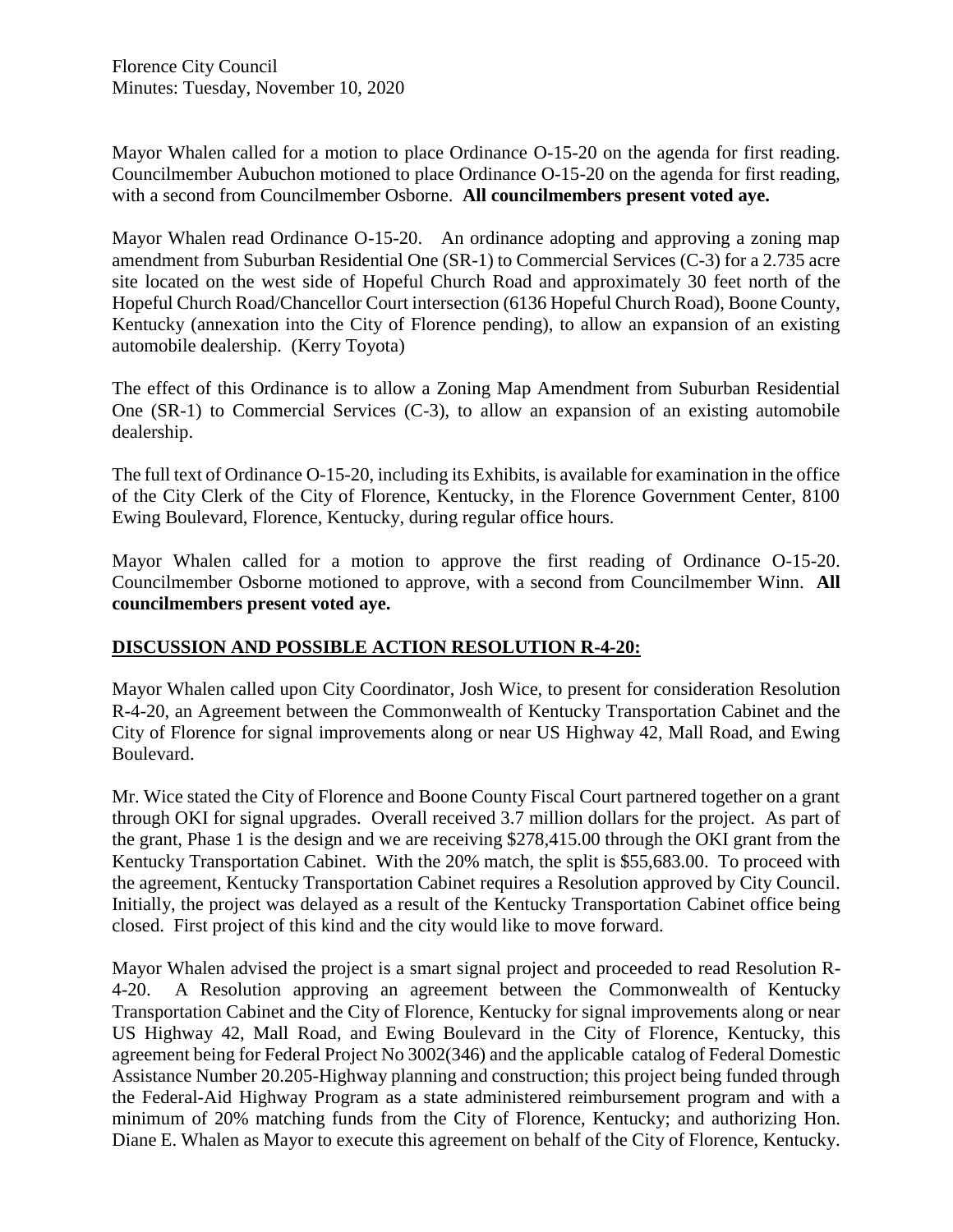Mayor Whalen called for a motion to approve Resolution R-4-20. Councilmember Huff motioned to approve, with a second from Councilmember Winn. **All councilmembers present voted aye.** 

## **MAYOR'S REPORT:**

- Saturday, November 7, 2020, was the annual Household Hazardous Waste Event at UC Health Stadium. Received positive comments regarding the flow of traffic and ability to still have the event this year.
- City of Florence has partnered with Go Pantry, a non-profit outreach providing food for hungry local children on days that schools are not open. The food drive began on November 2 and runs through November 25. Requested items are canned pasta, fruit cups, chicken noodle soup, pudding cups, applesauce cups, etc. We also collected donations for Go Pantry at our Halloween Night Out Event.
- Our annual leaf collection began on October 26 and will run through December 28. The leaf collection schedule is on our city website or call the Florence Public Services Department at 647-5416.
- The Boone County Clerk's office, for vehicle registration, reopened in the Florence Government Center on Monday, November 9 and have resumed their regular hours.
- The Circuit Clerk's office, for driver's license/state IDs, remains closed and does not plan to reopen their office at the Florence Government Center this year due to limited staffing. Those wanting a driver's license/state ID will need to continue going through the Burlington office at the Boone County Justice Center. They also have the option of the Real ID which now has an office on Dream Street.
- As we approach Veterans Day, tomorrow, officials and employees of the City of Florence, Kentucky, extend our deep appreciation and honor to all veterans and ask our community to join in doing the same. Our veterans - past, present, and future - and their families make great sacrifices to ensure the very freedoms we enjoy every day. A very special thank you this year goes to The American Legion, Boone Post 4, for the flag display along Ewing Boulevard in front of the Florence Government Center. We are forever grateful, in deed and truth, for the service of all veterans.
- Due to COVID-19, the city was unable to host the annual veteran ceremony. Therefore, the city mailed postcards and pins to veterans in the city from a mailing list obtained through the county. If any veteran in the city did not receive a postcard or pin, please contact Administration.

## **RECOGNITION:**

Mayor Whalen asked if any of the following desired recognition:

City Coordinator, Joshua R. Wice

Mr. Wice did not desire recognition.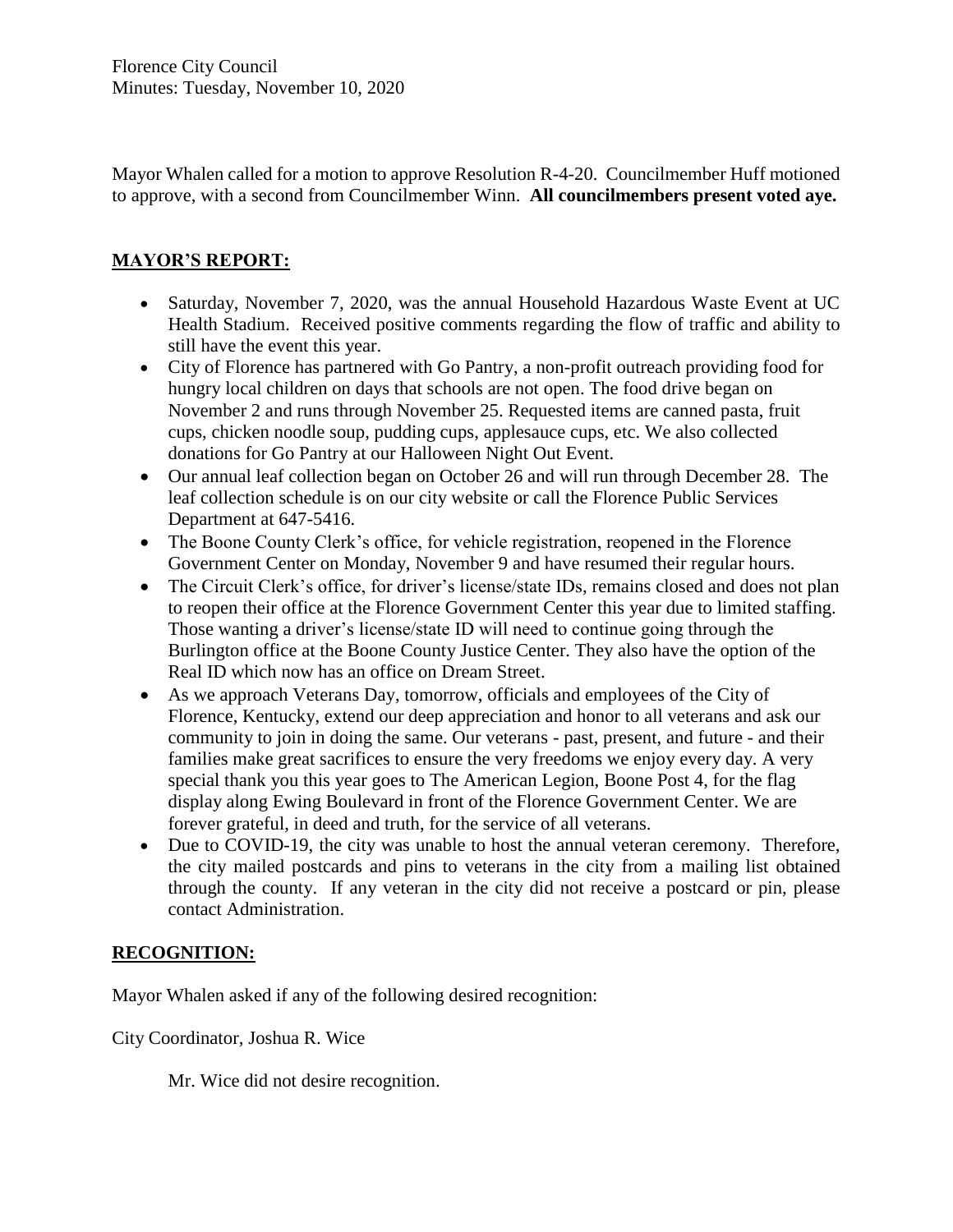Florence City Council Minutes: Tuesday, November 10, 2020

Department Heads:

Fire/EMS Chief, Scott Knoll:

Chief Knoll did not desire recognition.

Chief of Police, Tom Grau:

Chief Grau did not desire recognition.

Audience:

No recognition requested from the audience.

Members of City Council:

Councilmember Osborne relayed the veterans parade held at the Florence Mall had a great turnout. He stated it was very emotional and well done with several different units of the Marines and Army. Mr. Osborne expressed his gratitude to Josh, the city, the Honor Run committee, and the Florence Mall to host the event. He also expressed his appreciation for everyone that came out to the parade. Mayor Whalen stated the parade was organized by Honor Flight and they worked with the Florence Mall to ensure the parade occurred since the marathon could not occur this year.

Councilmember Aubuchon thanked the Chief Knoll and Chief Grau for her dad, Dr. Ferd Metzger's, final send off and helping with the flow of traffic. She stated her "Dad loved the city." Mayor Whalen stated he will be missed as a founding father of the city, making the city what it was today, and offered condolences on behalf of the city.

#### Audience:

Mayor Whalen welcomed Councilmember Elect, Josh Walton, in the audience. Mr. Walton stated he is excited to get started and will do his best for the city.

Mayor Whalen reiterated to everyone the COVID cases are continuing to increase. The hospitals are reaching capacity for patient intakes in Ft. Thomas. The hospital is looking to expand to Florence for the overflow. Mayor Whalen stated we are all tired of the masks, social distancing, and all of it. However, the numbers are increasing and we are seeing more cases in our confines than in March and April. She urged everyone to take care of themselves and others and forego any large gatherings. Mayor Whalen stated Thanksgiving will look different this year, but urged "everyone to stay safe and well and God bless."

Councilmember Winn thanked the city for hosting the Halloween Night Out Drive-thru event. Mayor Whalen stated the city is making as many adjustments as we can to still provide for our residents and allow for social distancing.